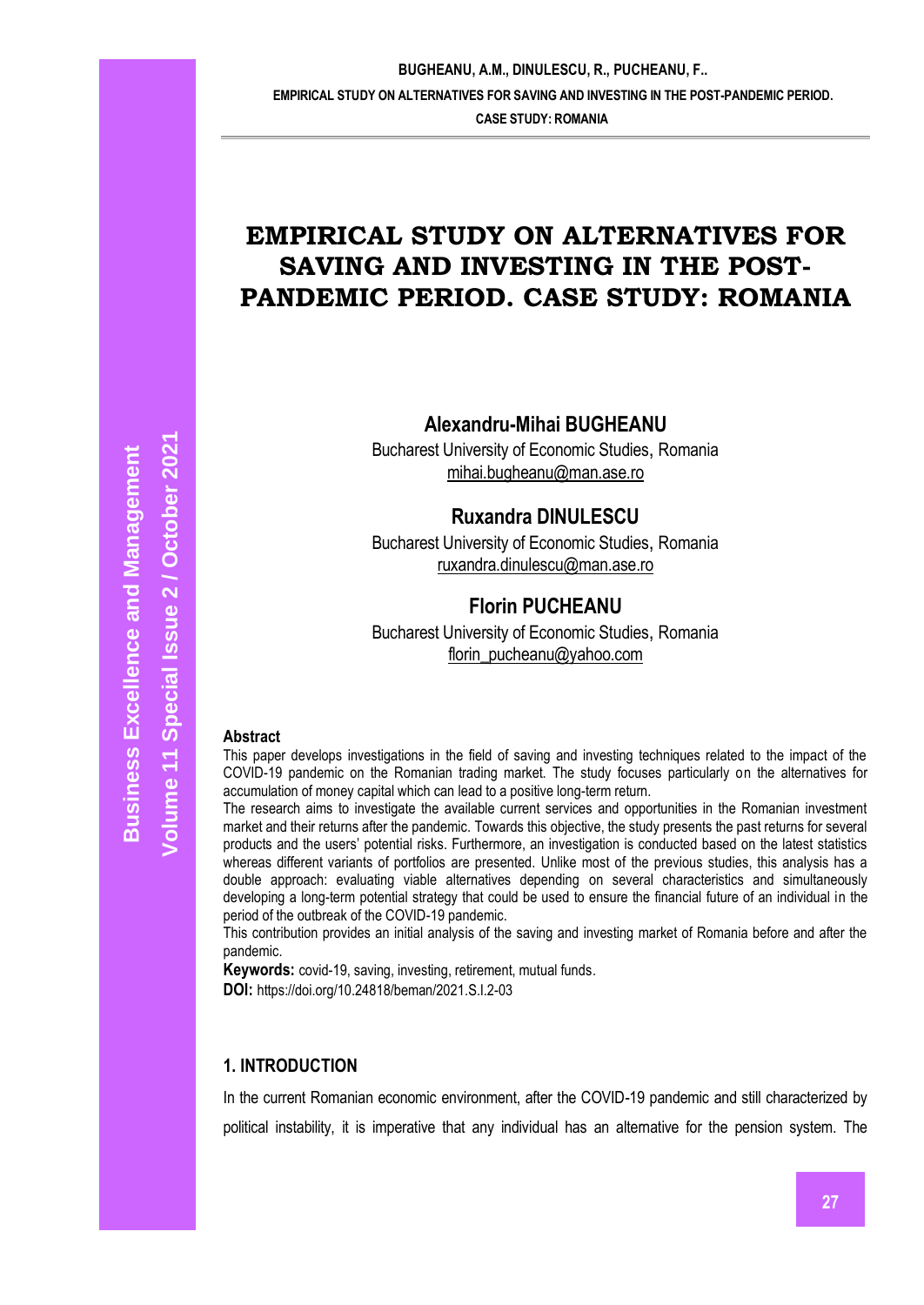increasing interest in ensuring financial independence has heightened the necessity for identifying and evaluating new services and products in the economic field. The topic is highly relevant because it could directly influence the life quality of an individual.

The aim for the current paper is to assess various services, products, and their returns after the pandemic period, to determine a potential saving or investing strategy for a person living in a former socialist state which has just recovered from the worldwide pandemic.

The novelty of this paper can be summed up as follows:

- Developing a general saving and investing long-term strategy by actively analyzing the products currently available in the Romanian market for the financial year 2020;
- Presenting three types of investor portfolio selection depending on the appetite for risk.

Of particular interest in the case of Romania is the fact that only a small percentage of the population has a real interest in this field of regular and recurrent savings. In particular, a well-known cause of the low number of investors is the lack of financial education and Romania is below the world average in this topic. First, we need to address from the beginning the fact that in the financial environment a clear and sharp distinction is made between saving and investing.

To put it differently, the aim of saving is to create reserves of money that are kept in conditions of risk as low as possible, or even non-existent. Through the process of saving individuals practically accumulates money capital which is preserved in maximum safety to be used later, or to make some medium- and longterm personal goals (acquisition of goods: house, cars, a high-performance computer, paying tuition fees, financing a vacation or a trip etc.). Secondly, another objective of saving is the fact that it allows the existence of an emergency fund to deal with unforeseen events. In this case the return will be low, in the range of [0, 5] percent annually. Nevertheless, it is important, that the yield should be above the inflation rate.

As an illustration, financial instruments or products that meet these requirements include bank deposits, government securities (treasury certificates for the population) and to some extent even municipal bonds. The performance generated from savings in these financial instruments is generally represented by an interest rate (generally fixed but can also be variable).

On the contrary, the process of investing involves taking various risks, the goal being to make a profit as high as possible. Comparatively, in the case of an investment, the issue is no longer to minimize the risk, but to maximize the profit that can be obtained in acceptable risk conditions. With this in mind, this category includes most types of investments: bonds with lower risk issued by private companies, as well as high risk products such as shares listed on the stock exchange or even very high risk: futures and options.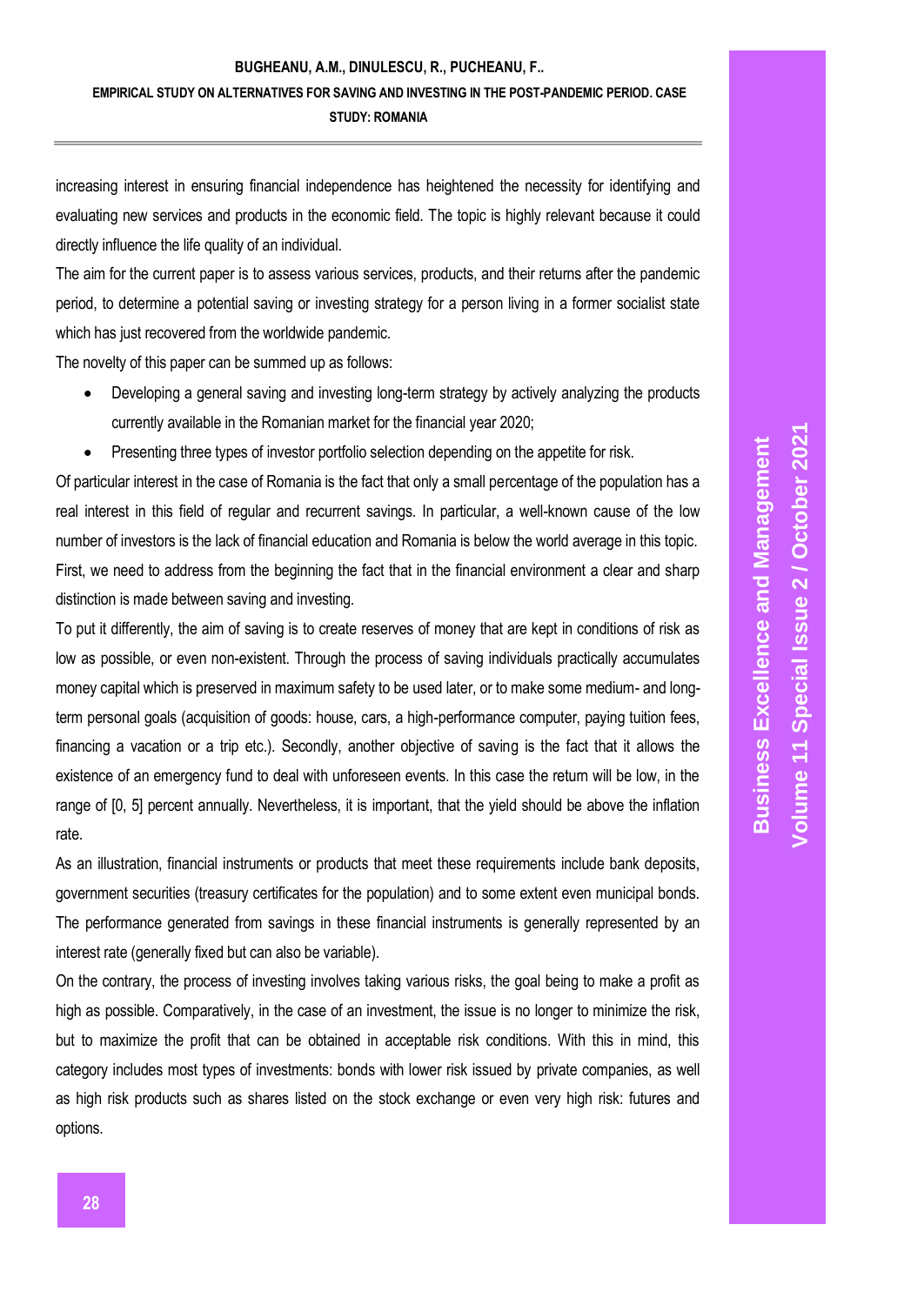Given these points, the two processes presented, saving and investing, are fundamentally different financial instruments. First, the distinction refers to:

1. The main purpose of the individual: accumulation of capital in the case of savings or obtaining a profit when considering investments.

2. The risk involved: close to zero when discussing about savings. On the other hand, significantly higher risks in terms of investments.

3. The possible return or performance, which is represented graphically in Figure 1. In general, the most suitable tools for saving money are those with high liquidity and low risk. Of course, in these conditions the yield obtained will be relatively low. Correspondingly, is important that the return should be above the inflation rate.

# **2. LITERATURE REVIEW**

The main interest regarding a normal growth performance in central and eastern European countries is to present the investment needs and the usefulness of its financing. For example, Collins and Rodrik (1991) illustrate various approaches from different studies that try to analyze the quantity of the needed investment as well as the consequent financing requirements for Eastern Europe.

Moreover, as researchers assume, financial represents money and money will always be a continuous emotional baggage, with or without pandemic. This is partially true since individuals' attitudes towards money is an emotional one.

When talking about a positive saving-investment correlation, on a short term, this may occur, even if the capital is mobile across national and international borders, because of prevalence in technological or productivity shocks (Rasin, 1993; Glick, 1995; Eiriksson, 2011), country-size (Harberger, 1980; Murphy, 1984; Baxter, 1993; Bahmani, 2005), endogenous fiscal policy (Levy, 1995), non-traded goods (Dooley et al., 1987), international trading costs (Obstfeld, 2000), financial frictions (Bai, 2010), long-run solvency constraint (Coakley et al., 1996), common deflator (Chu, 2012) and long-run risk component in the shock process (Chang, 2014).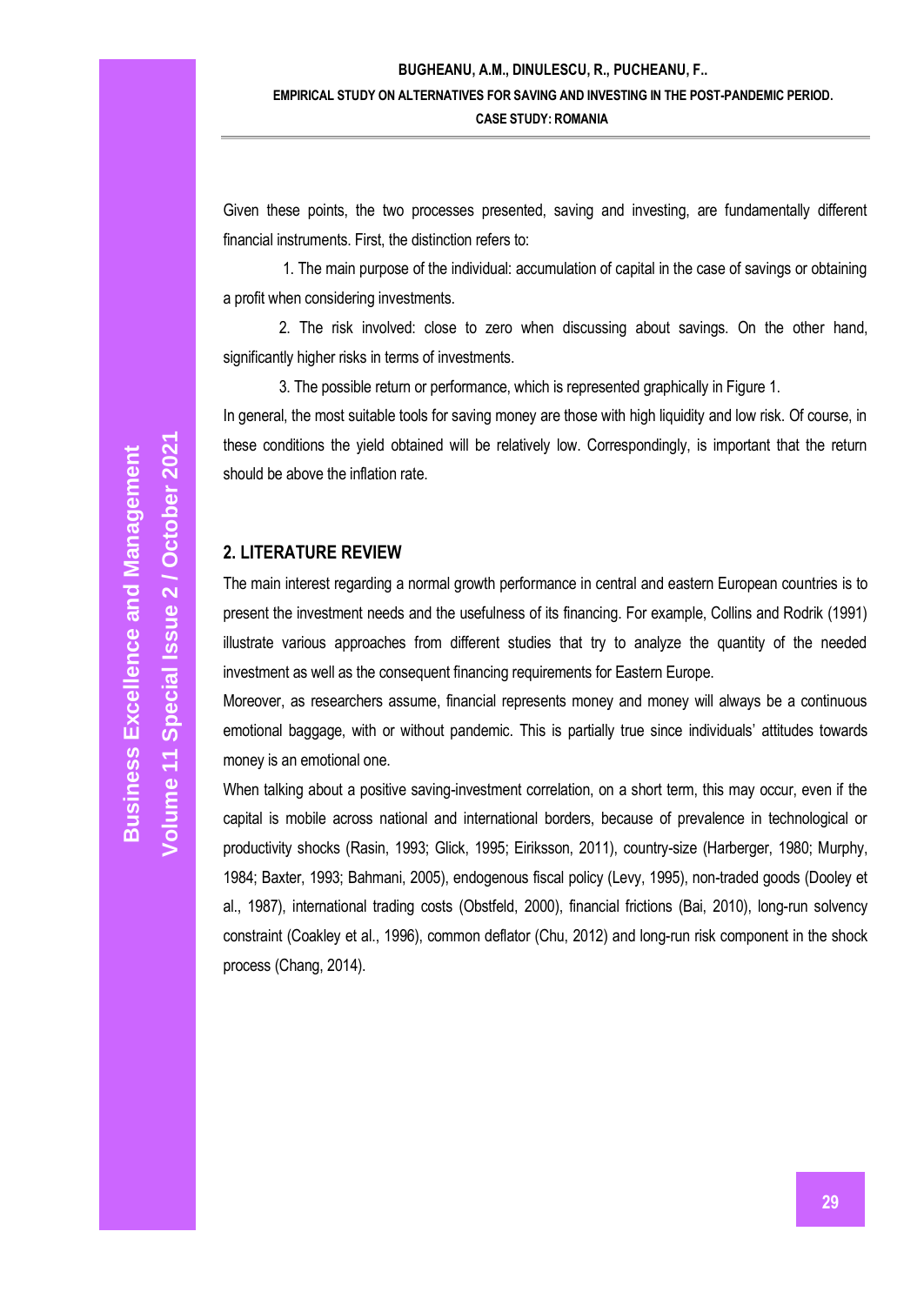

**FIGURE 1. RISK/RETURN TRADEOFF**

Source: Authors' representation

As Wachtel (2003) states, the stock market will always present a significative interest, because the evolution of the share prices, for the listed companies, will be available for all economic participants. Also, Caporale et al. (2004) imply that more and more efficient allocation of the capital is attained through the liberalization of financial markets, leaving the market to allocate capital. Thus, to achieve the entire efficiency when allocating the capital, it is necessary to maintain a constant level of development of stock markets.

Furthermore, based on Keynes (1936), the individual must take into consideration eight saving reasons, among the most important being "precaution" (ensuring a reserve for unexpected events), "foresight" (guarantee for possible events), and "calculate" (raising financial resources for earning various interests). These are the main three factors that should be considered by any individual who wants to invest on a short-term or long-term plan.

Other reasons why individuals should invest are "retirement", "holidays" and "rainy day" (Harris et al. 2002).

# **3. COMPARATIVE ANALYSIS BETWEEN VARIOUS TYPES OF MUTUAL FUNDS**

The fund returns were collected for the period 20.10.2019-20.10.2020 and introduced in Excel. In the following analysis we will present a comparison between various type of mutual funds, depending on their annual performance and their risk level.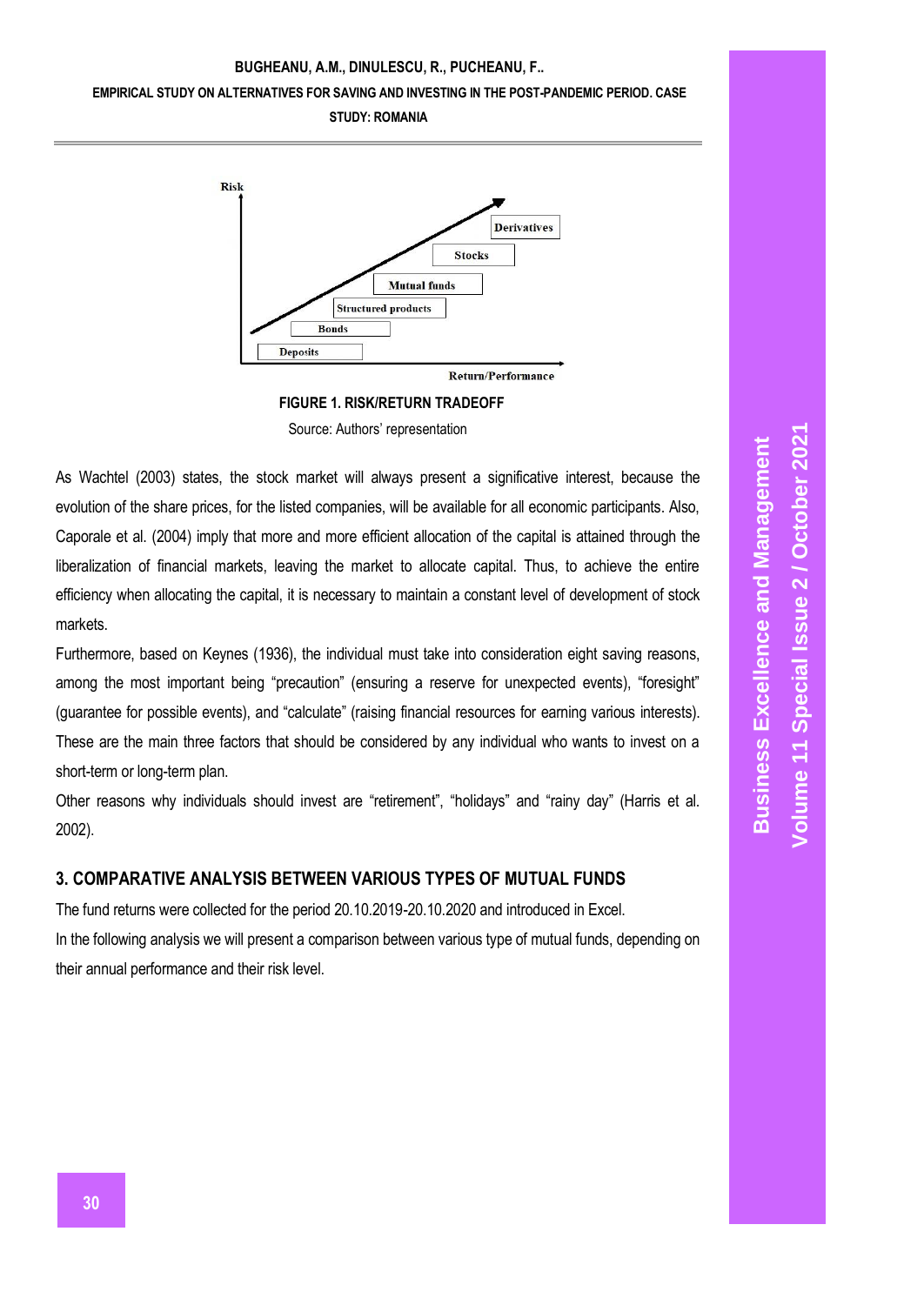### **EMPIRICAL STUDY ON ALTERNATIVES FOR SAVING AND INVESTING IN THE POST-PANDEMIC PERIOD.**

**CASE STUDY: ROMANIA**

| <b>Fund name</b>                | Last 12-month return | <b>Percentage of stocks</b> | <b>Risk level</b> |
|---------------------------------|----------------------|-----------------------------|-------------------|
|                                 | $(\%)$               | * if specified in the fund  |                   |
|                                 |                      | prospectus                  |                   |
| <b>BRD Diverso Clasa A</b>      | $-2,72$              | 11,72                       | $\overline{4}$    |
| <b>BRD Simplu</b>               | 0,00                 | 0,00                        | 1                 |
| <b>Raiffeisen Benefit</b>       | 0,20                 | 0,00                        | 3                 |
| <b>BT Clasic</b>                | 1,06                 | 26,26                       | 3                 |
| <b>ERSTE Bond Flexible RON</b>  | 1,64                 | 0,00                        | $\overline{2}$    |
| Fortuna Gold                    | 1,67                 | 11,34                       | 3                 |
| Patria Obligatiuni              | 1,69                 | 0,00                        | $\mathbf{1}$      |
| Raiffeisen Ron Plus (D)         | 1,77                 | 0,00                        | $\overline{2}$    |
| Raiffeisen Confort              | 1,89                 | 7,19                        | 3                 |
| Raiffeisen Ron Flexi            | 2,16                 | 0,00                        | $\mathbf{1}$      |
| Erste Liquidity RON (fost Erste | 2,29                 | 0,00                        | 2                 |
| Money Market RON)               |                      |                             |                   |
| OTP Obligatiuni Clasa R         | 2,59                 | 0,00                        | $\overline{2}$    |
| <b>OTP ComodisRO</b>            | 2,70                 | 0,00                        | $\mathbf{1}$      |
| <b>BT Obligatiuni</b>           | 2,85                 | 0,00                        | 1                 |
| <b>BT FIX</b>                   | 2,96                 | 0,00                        | $\mathbf{1}$      |
| Raiffeisen Ron Plus (A)         | 3,07                 | 0,00                        | $\overline{2}$    |
| FDI FIX INVEST                  | 3,09                 | 4,63                        | $\overline{2}$    |
| <b>BRD Simfonia 1</b>           | 3,25                 | 0,00                        | 2                 |
| OTP Obligatiuni Clasa I         | 3,36                 | 0,00                        | $\overline{2}$    |
| <b>BRD Obligatiuni</b>          | 3,81                 | 0,00                        | $\overline{2}$    |
| Certinvest Obligatiuni          | 4,06                 | 0,00                        | $\mathbf{1}$      |
| NN (L) International Romanian   | 4,72                 | 0,00                        | 3                 |
| <b>Bond</b>                     |                      |                             |                   |

# **TABLE 1. MUTUAL FUNDS WITH LOW-MEDIUM RISK LEVEL. STOCK INVESTMENT PERCENTAGE: <35% OF THE TOTAL FUND**

Source: Authors' computations

The graphic representation is presented in Figure 2.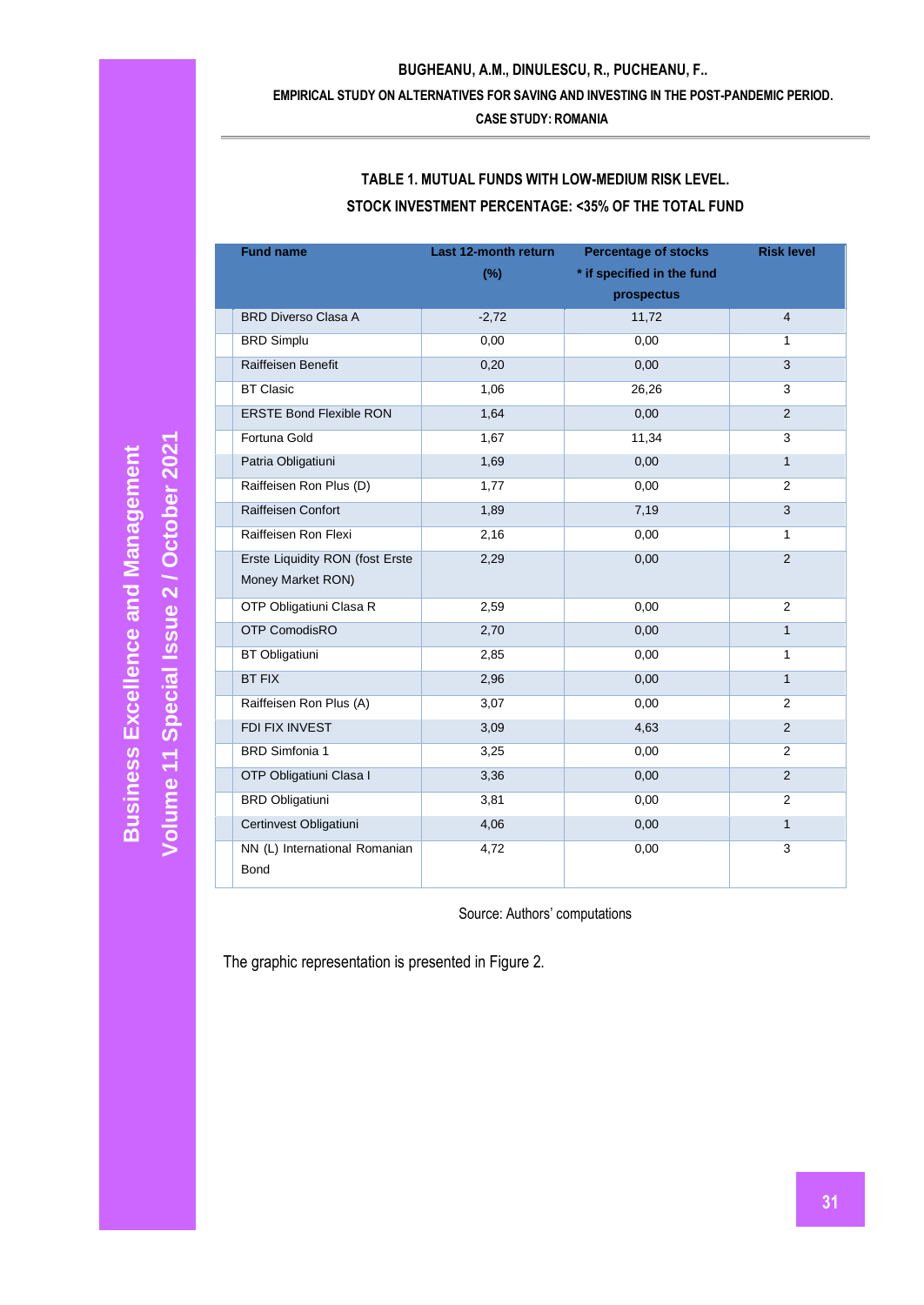#### **EMPIRICAL STUDY ON ALTERNATIVES FOR SAVING AND INVESTING IN THE POST-PANDEMIC PERIOD. CASE**

#### **STUDY: ROMANIA**



#### **FIGURE 2. LAST 12 MONTH RETURN FOR FUNDS WITH LOW RISK LEVEL**

Source: Authors' representation

# **TABLE 2: MUTUAL FUNDS WITH MEDIUM-HIGH RISK LEVEL.**

#### **STOCK INVESTMENT PERCENTAGE: 35-70% OF THE TOTAL FUND**

| <b>Fund name</b>            | <b>Last 12-month return</b> | <b>Percentage of stocks</b> | <b>Risk level</b> |
|-----------------------------|-----------------------------|-----------------------------|-------------------|
|                             | $(\%)$                      | * if specified in the fund  |                   |
|                             |                             | prospectus                  |                   |
| Omninvest                   | $-10,71$                    | 43,88                       | 4                 |
| Certinvest Dinamic          | $-7,24$                     | 44,62                       | 4                 |
| Patria Stock                | $-6,89$                     | 48,06                       | 4                 |
| Transilvania                | $-6,84$                     | 39,79                       | 4                 |
| &<br>OTP<br>Real<br>Estate  | $-6,78$                     | 46,89                       | 4                 |
| Construction - Clasa L      |                             |                             |                   |
| Amundi Integro              | $-4,40$                     | 46,62                       | 4                 |
| Fortuna Clasic              | $-3,72$                     | 67,29                       | $\overline{4}$    |
| <b>ERSTE Balanced RON</b>   | $-2,72$                     | 48,26                       | 4                 |
| FDI PLUS INVEST             | $-0,83$                     | 53,52                       | 5                 |
| FDI Prosper Invest          | 1,46                        | 64,11                       | 4                 |
| <b>Piscator Equity Plus</b> | 2,79                        | 65,34                       | 4                 |
| OTP Premium Return -        | 5,63                        | 41,34                       | 4                 |
| Clasa L                     |                             |                             |                   |

Source: Authors' computations

The graphic representation is presented in Figure 3.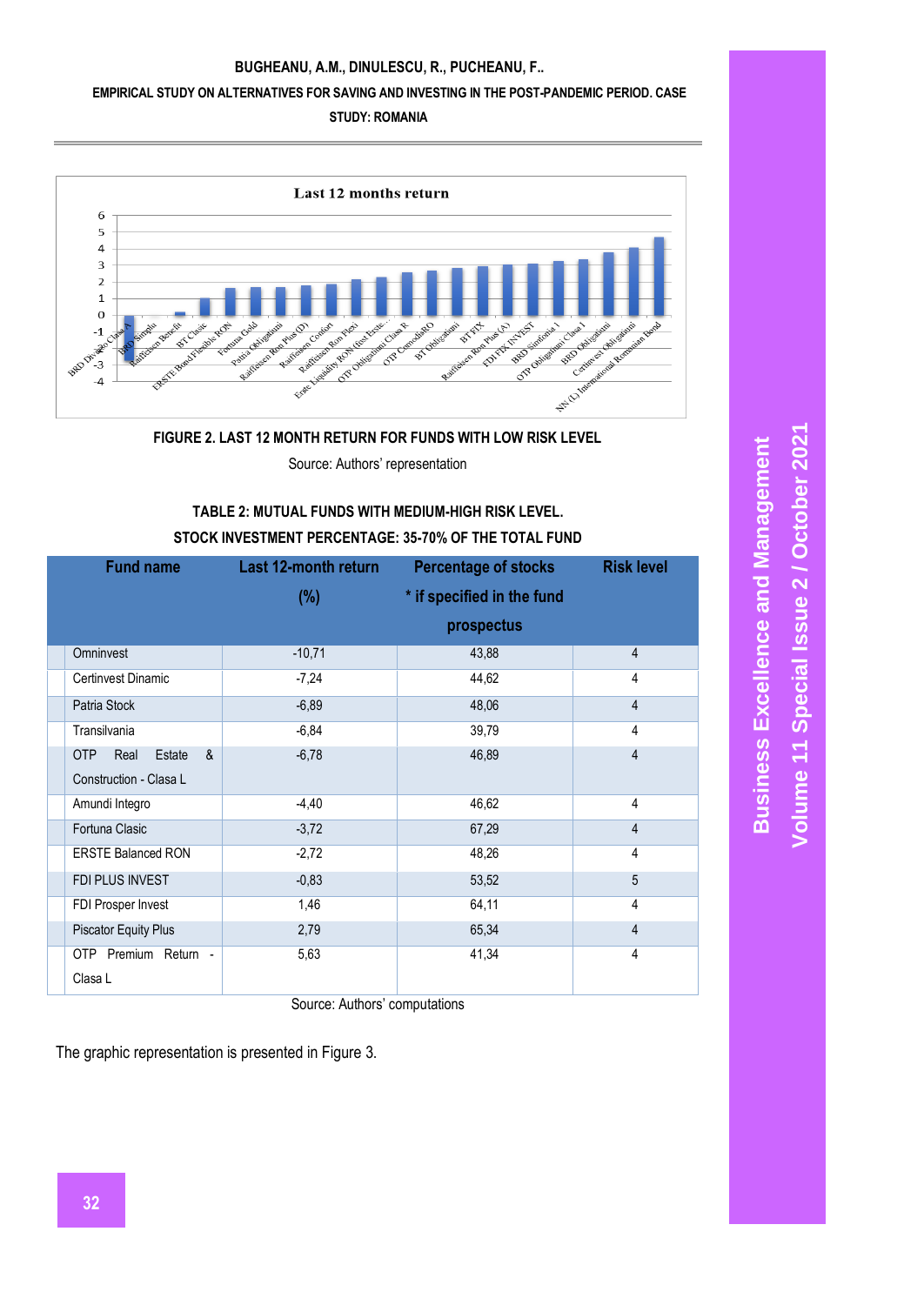#### **EMPIRICAL STUDY ON ALTERNATIVES FOR SAVING AND INVESTING IN THE POST-PANDEMIC PERIOD.**

**CASE STUDY: ROMANIA**



**FIGURE 3. LAST 12 MONTH RETURN FOR FUNDS WITH MEDIUM-HIGH RISK LEVEL**

Source: Authors' analysis based on own data

# **4. THE CONCEPT OF FINANCIAL INDEPENDENCE**

Taking all the information into consideration, it is imperative to also evaluate the potential advantages of saving in investing. Therefore, it is mandatory to present and analyze the concept of Financial Independence: meaning, implications, desirability and also benefits. Additionally, we will briefly assess the FIRE movement.

First of all, we need to present the concept of Financial independence (F.I.).

Generally, F.I. stands for the financial status of any individual that managed to accumulate an amount of money large enough to sustain his current cost of living for the rest of his life without having to be employed or dependent on others. In other words, any person that does not have to work for the rest of your life.

Although this may be true, the concept is not that straightforward and effortless. Point often overlooked, one obvious condition is that the individual needs to maintain the level of their current expenses. In other words, the quality of life must remain unchanged.

With this in mind, we should always remember that "Retirement isn't an age—it's a financial number" (Hogan, 2019). As a result, from this theory of financial independence, the FIRE movement emerged.

Specifically, the concept of F.I.R.E. or the movement F.I.R.E. stands for "Financial Independence, Retire Early." For this reason, the main objective here is to save and invest very aggressively - somewhere around 50–75% of the monthly income, to retire as fast as possible.

To put it differently, is all about achieving financial independence at a young age, rather than waiting until the year of approximately 65 years old to retire. In the long run, F.I.R.E. movement adepts are interested in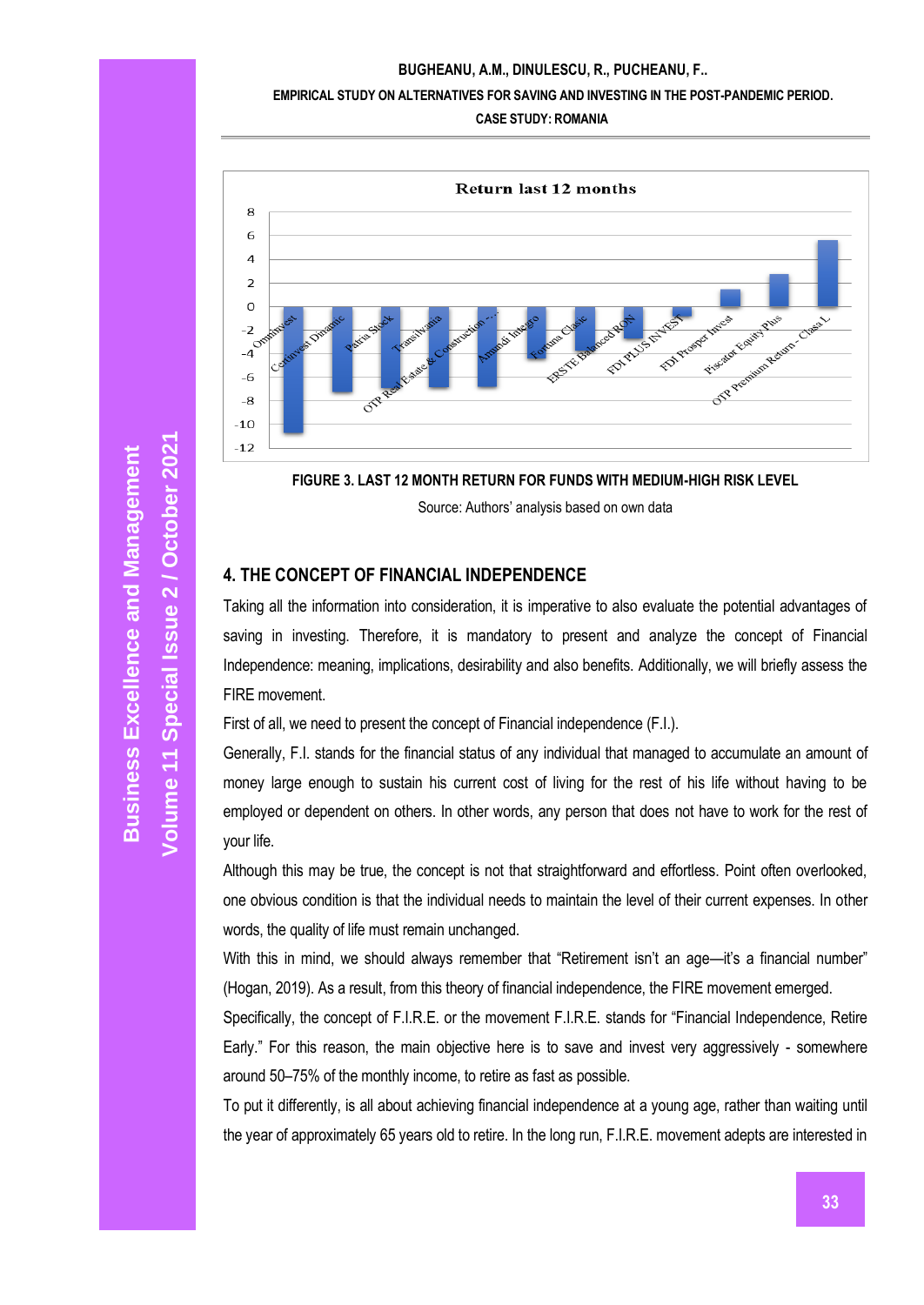### **EMPIRICAL STUDY ON ALTERNATIVES FOR SAVING AND INVESTING IN THE POST-PANDEMIC PERIOD. CASE**

**STUDY: ROMANIA**

creating enough wealth to allow them to maintain their desired standard of living after retiring in their 30s, 40s or 50s.

In a word: every individual needs to save and invest at least half of their income, moreover since various unwanted events, like the COVID-19 pandemic, can appear.

What is crucial to understand is the fact that people who are trying to achieve F.I.R.E. are always looking to do two things: keep their expenses extremely low and increase their income.

In conclusion, the general idea is that the higher the income is and the lower the expenses are, a person is more likely to achieve their financial goals sooner.

As an example, a simple analysis to assess the number of years one does need to achieve F.I.R.E is presented in Table 3.

### **TABLE 3: YEARS NEEDED TO ACHIEVE FINANCIAL INDEPENDENCE DEPENDING ON THE AVERAGE RATE OF SAVING AND INVESTING**

| Average rate or saving and investing | <b>Financial</b><br><b>Number</b><br><b>of</b><br>until<br>years<br>Independence/Retirement |
|--------------------------------------|---------------------------------------------------------------------------------------------|
| 80%                                  | 5 years                                                                                     |
| 65%                                  | 10 years                                                                                    |
| 50%                                  | 15 years                                                                                    |
| 35%                                  | 20 years                                                                                    |

Source: Authors' own analysis

In summary, an individual is required to save and invest the previous percentages from their annual income. The analysis is valid if we take into consideration an average annual return of 8-10% and the effect of compounding interest.

All things considered, the top benefits of achieving Financial Independence could be resumed as:

1. One can live their life on its own terms.

This is one of the greatest advantages. The person will decide how much time they want to work, when, and for whom. Of course, taking into consideration the fact that you will still participate in some projects from time to time.

2. Substantial financial security

If an individual does not depend on a specific salary, then they will have the freedom the make more fearless decisions, not only at their job, but in their entire life.

3. The possibility of early retirement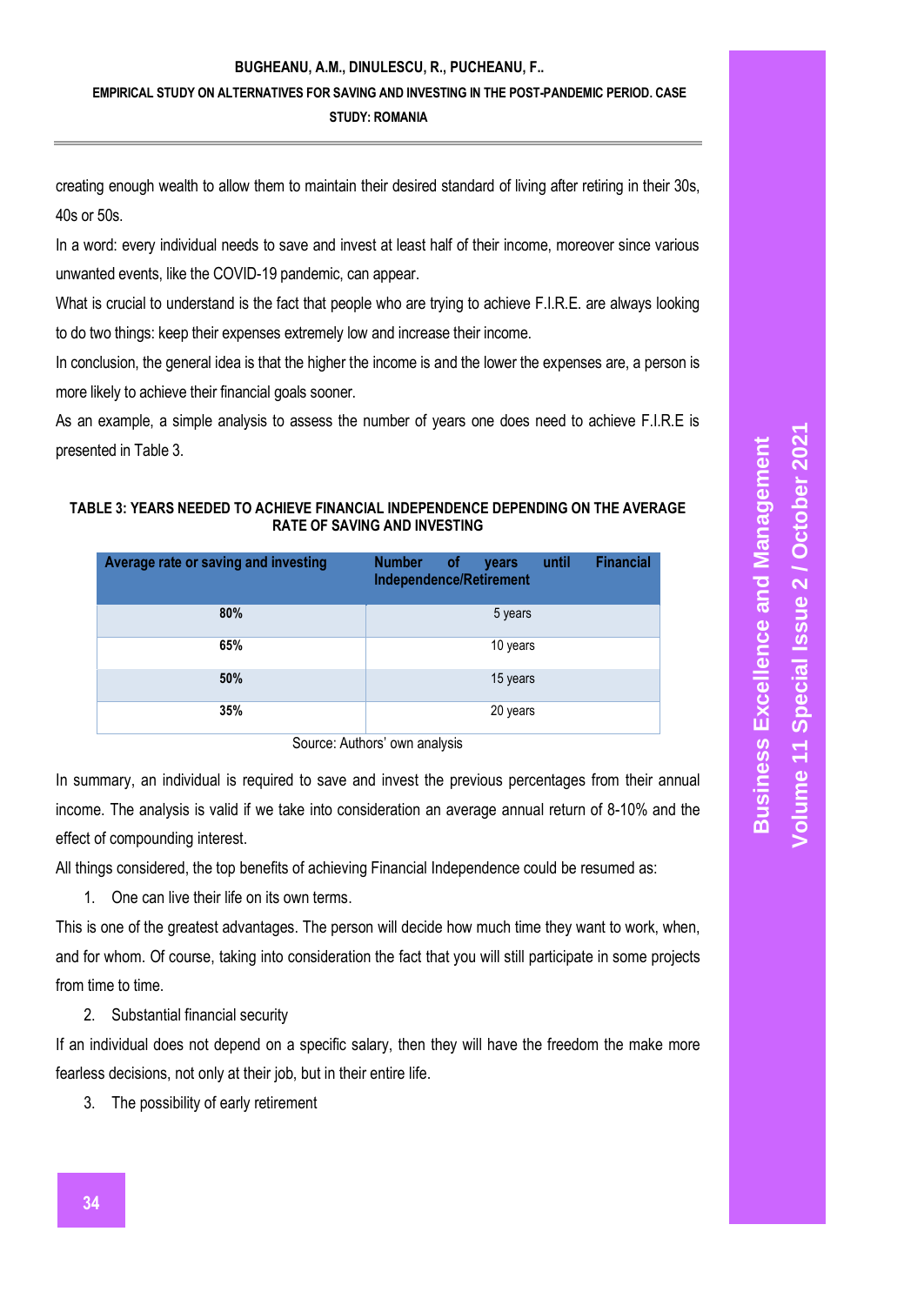There are several advantages when analyzing early retirement. For instance, we can include here health benefits, new opportunities to travel and spending time with the family, starting a completely new career or business venture.

4. Better management of stress and anxiety

Point often overlooked, money is in a direct correlation with financial stress, and it can make an individual feel vulnerable and anxious. With this in mind, if a person removes them from the equation, things will start to look better on long-term.

For the majority of stock markets, March  $20<sup>th</sup>$  2020 was one of the decisive turning points. It needed almost five months to reiterate the initial Covid-19 losses and begin achieving new all-time highs. According to specialists, the pandemic year 2020 should have taught us seven investing lessons for achieving the Financial Independence state, like:



Even if the pandemic is almost over, the actual stock movements of this year still remind us of the uncertainty of the market crash. The investors struggle to recover their funds, however the covid-19 pandemic still left traces over the investment portfolios and some markets and financial instruments still vary in stability since they have been affected at a certain level.

# **5. METHODOLOGY AND RESEARCH RESULTS**

Since the Romanian investors were affected, more or less, by the COVID-19 pandemic regarding their investment decisions, we have decided to create a simple survey to find out their opinions related to the impact of the pandemic on their investment decisions. Thus, we created an online survey with 4 questions, and received the answers of 112 respondents (the survey was meant only for those who had active investment portfolios before the beginning of the pandemic, thus were already the followers of the Financial Independence).

Their answers are summarized as follows:

 $\checkmark$  Q1: What is your current trading status (for the year 2021)?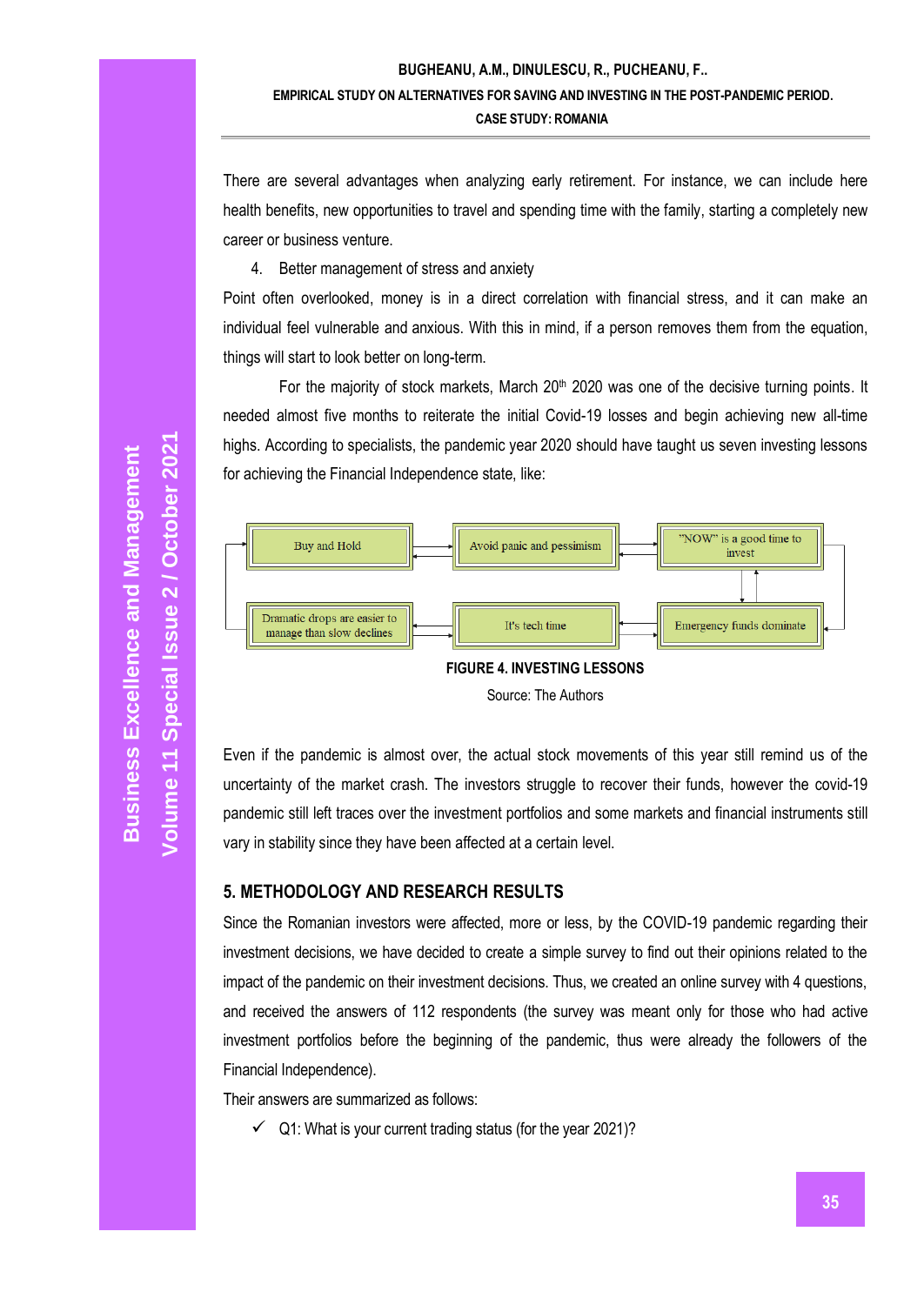#### **EMPIRICAL STUDY ON ALTERNATIVES FOR SAVING AND INVESTING IN THE POST-PANDEMIC PERIOD. CASE**

**STUDY: ROMANIA**



**FIGURE 5. CURRENT TRADING STATUS** Source: The Authors

Even if for some of us, the Covid-19 pandemic from 2020 was not the best year for investing, and for others was one of the most opportunistic moment, still most of our respondents, 68%, continued to trade, without losing hope (some of them even doubled their profits), while 28% of our respondents paused the trading due to various expenses which have been covered from the investment profits. Only 4% of the respondents stopped the trading mentioning that the pandemic year represents a risky period for investments, and that the market presents a high degree of volatility.

 $\checkmark$  Q2: After the COVID-19 pandemic, what are your plans related to assets for the next 6 months?



Regarding the eventual investment plans after the pandemic is over, 62% of our respondents keep their optimism at a high level and take new chances with new investments. 34% of the respondents are more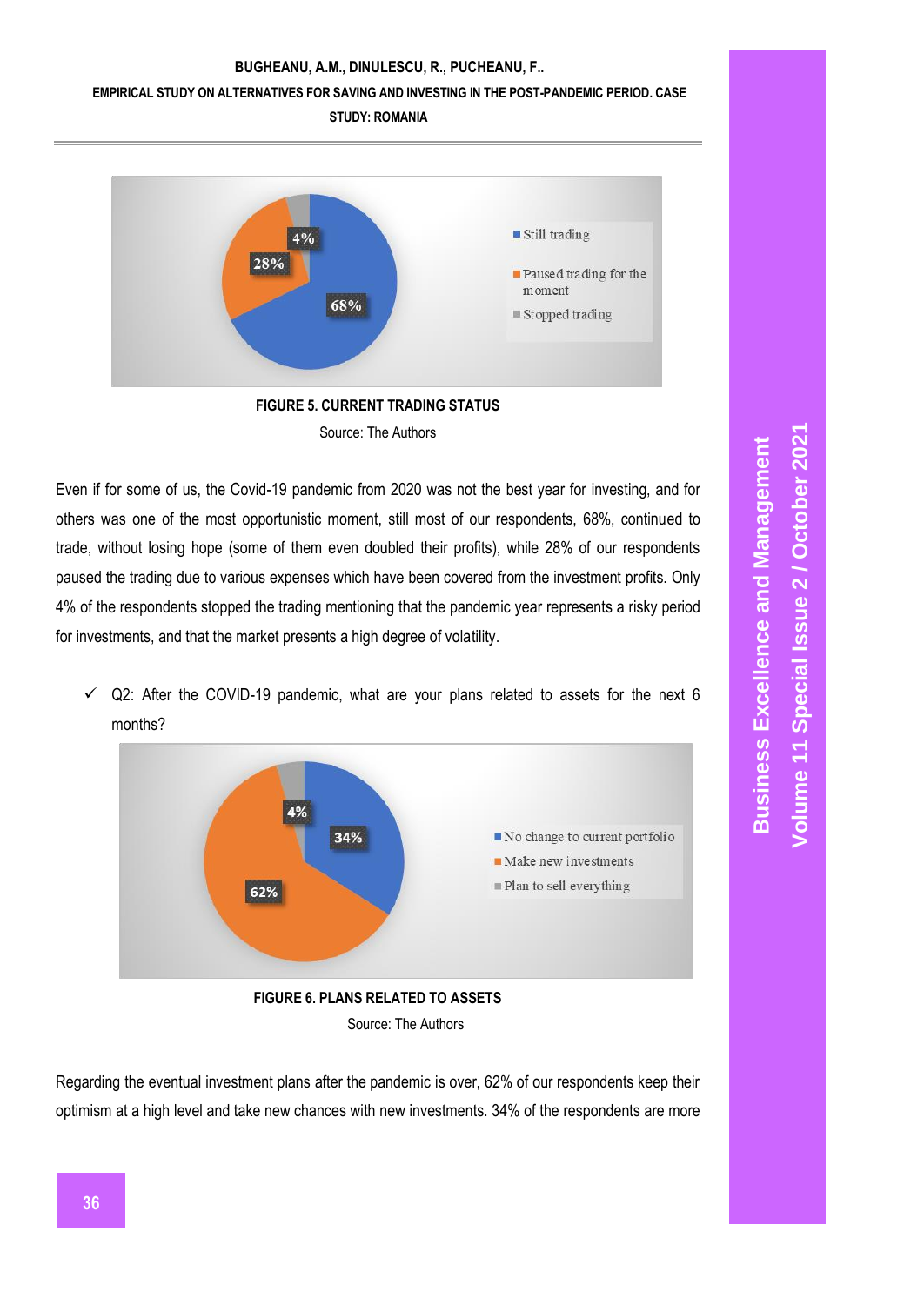cautious and prefer to avoid changes in their current portfolio, while 4% plan to sell their investment funds and take out the profit.

 $\checkmark$  Q3: How do you expect investments fees (like trading fees, broker fees, expense ratio, etc) to change over the next 12 months?



Based on the above figure, most of our respondents consider that the investments cost will increase in 2021, with a sequel in 2022 as well.

While 2020 was a year that put a pause on investors' thoughts, many of them decided to sell their assets (investments) because of the pandemic. For this reason and because some of the investors have abandoned the ship, investment fees might have an ascending trend in 2022 as well.

From the respondents' answers, only 30% of them consider that the fees will decrease, while 14% consider that there will not be any change regarding the investment fees.

Q4: Do you think 2021 will be a bullish or bearish year?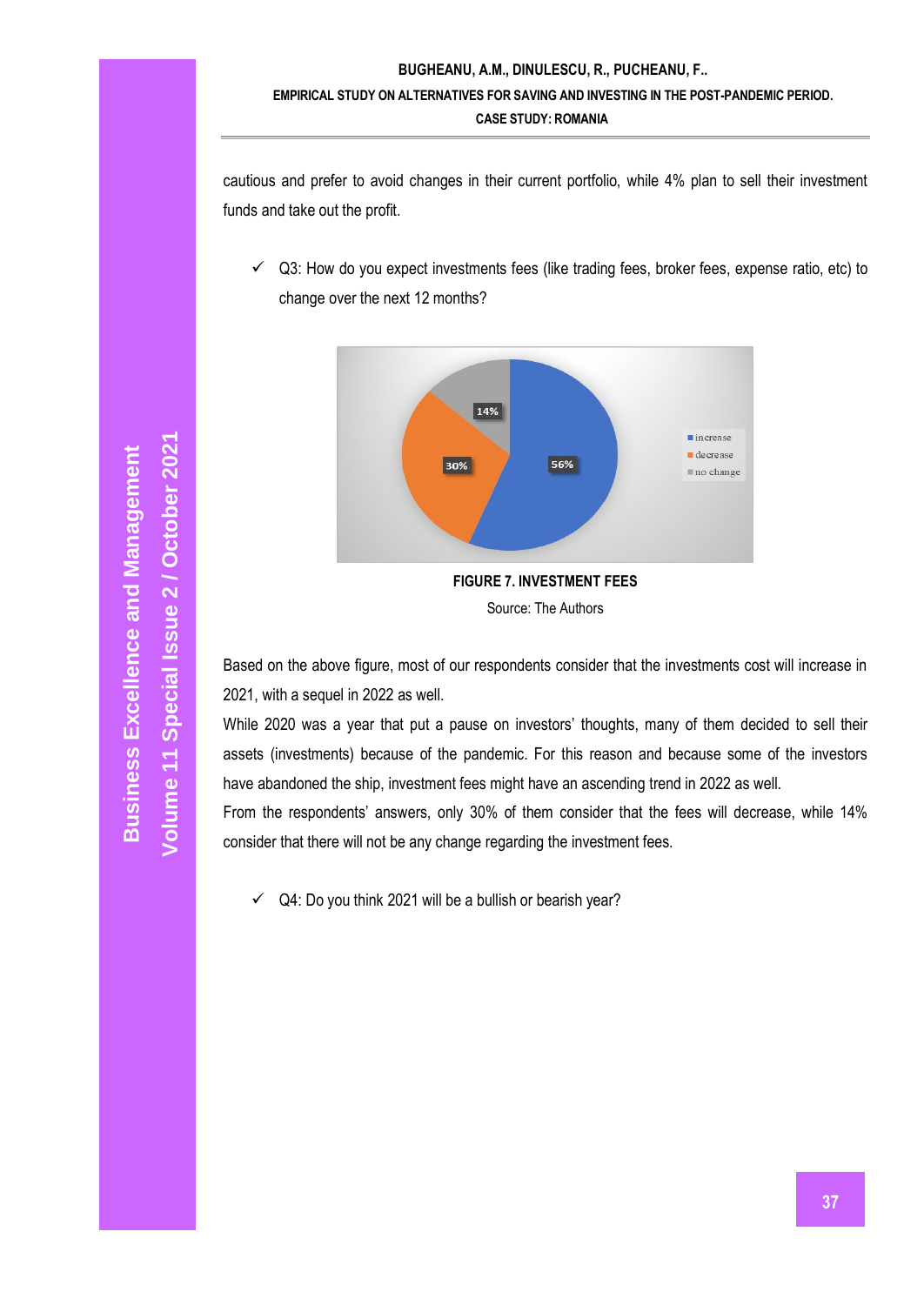#### **EMPIRICAL STUDY ON ALTERNATIVES FOR SAVING AND INVESTING IN THE POST-PANDEMIC PERIOD. CASE**

**STUDY: ROMANIA**



Source: The Authors

In conclusion, more than a half of the respondents, respectively 65%, consider 2021 as being a year full of opportunities regarding the investment stock market, even if the pandemic seriously affected a part of the industries. Thus, the investors consider that the year 2021 will have bullish trends (the stocks will increase) especially since the economic sector will reborn after the major lockdown.

# **6. CONCLUSIONS**

The COVID-19 pandemic has a serious impact on the socio-economic situation of Romania. It is a turning point in the activities of many sectors, as well as for the directions of development of the entire economies. There is a saying suggesting that the stock market is seen as a "barometer" of an entire economy – true fact when we talk about economies with developed capital markets that had to face a worldwide pandemic. Integrating financial markets into the world capital market and encouraging them to develop after the COVID-19 pandemic becomes an advantage for the economic growth, especially for the eastern European countries, given the fact that the number of investments is rapidly increased due to the access to foreign capital.

Furthermore, integrating the financial market is also mandatory for obtaining an efficient monetary policy which could enlarge the monetary vision, especially when various degrees of financial market integration might create different reactions on monetary shocks.

Regarding from a macroeconomic perspective, a country can reach its economic growth by having the possibility to ensure the access of many investors on financial markets, under the belief that performer economic individuals will receive financial benefits. Also, from an academic perspective, analysing the evolution of the resources presented on the stock market, with reference to investors' behaviours might illustrate a significant matter.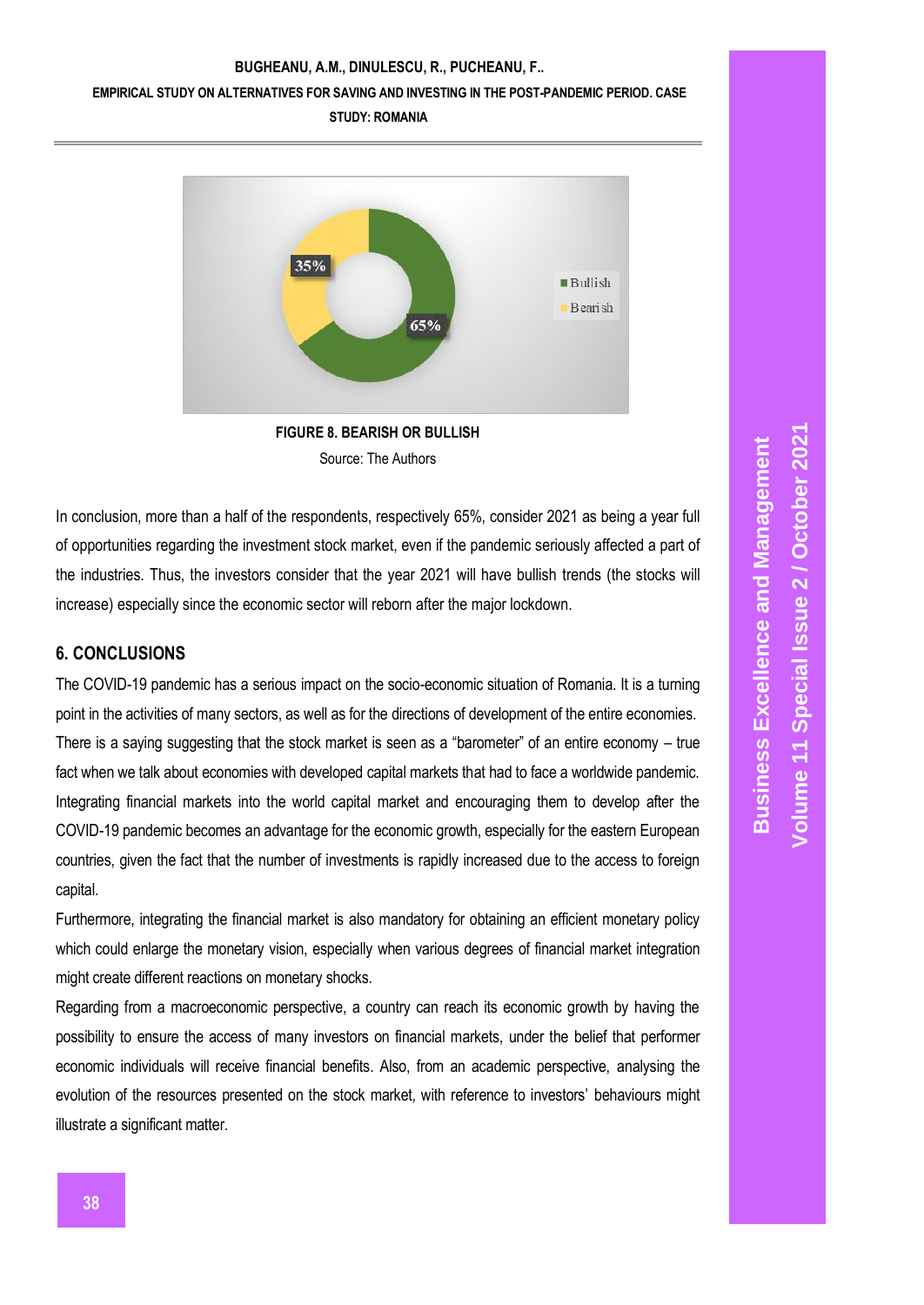Furthermore, even if the Romanian trading market, in comparison to other European countries, is still at the beginning, regarding the shared knowledges, more and more people are attracted to short- and longterm investments. People are not satisfied to live, day by day, based only on their salaries; they feel the need to invest their financial resources in various assets which, in the future, will result in financial benefits. For Romania, a country which passed through a communist era, it is difficult to embrace the new perspectives that other countries have already adopted. However, if the investment and trading market will become part of the national educational curriculum, it will definitely captivate a large number of people, who will become interested in the concepts.

### **REFERENCES**

Bahmani-Oskooee, M., Chang, T., Wu, T. 2014. Revisiting purchasing power parity in African countries: panel stationary test with sharp and smooth breaks. *Applied Financial Economics,*24(22):1429–1438.

<https://www.tandfonline.com/doi/abs/10.1080/09603107.2014.925068>

- Bai, Y., Zhang, J. 2010. Solving the Feldstein-Horioka puzzle with financial frictions. *Econometrica,* 78(1): 603–632.
- Baxter, M. Crucini, M.J. 1993. Explaining saving-investment correlations. *American Economic Review,* 83(3): 416–436.
- Caporale, G. M., Howells, P., and Soliman, A. M. 2004. Stock Market Development And Economic Growth: The Causal Linkage. *Journal Of Economic Development*, 29(1), 33-50. <https://ideas.repec.org/a/jed/journl/v29y2004i1p33-50.html>

Chang, Y., Smith, R. 2014. Feldstein-Horioka puzzles. *European Economic Review*, 72(C): 98–112.

- Chu, K. 2012. The Feldstein-Horioka puzzle and spurious ratio correlation. *Journal of International Money and Finance*, 31(2): 292–309.
- Coakley. J, Kulasi. F, Smith, R. 1996. Current account solvency and the Feldstein-Horioka puzzle. *Economic Journal,* 106(1): 620–627.
- Collins, S. Dani, R. 1991. Eastern Europe and the Soviet Union in the World Economy. *Journal of International Economics,* 32(3-4): 389-392.
- Dooley, M.P., Frankel, J., Mathieson, D.J. 1987. International capital mobility- what do savinginvestment correlations tell us? IMF staff papers. *International Monetary Fund*, Washington, DC, 34: 503–530
- Eiriksson, A.A. 2011. The saving-investment correlation and origins of productivity shocks. *Japan and the World Economy,* 23(1): 40–47.
- Glick, R., Rogoff, K. 1995. Global versus country-specific productivity shocks and the current account. *Journal of Monetary Economics*, 35(1): 159–192.
- Harberger, A. 1980. Vignettes on the world capital market*. American Economic Review,* 70(2): 331– 337.
- Harris, M., Loundes, J.and Webster, E. 2002. Determinants of household savings in Australia, *Economic Record*, 78(241): 207-223